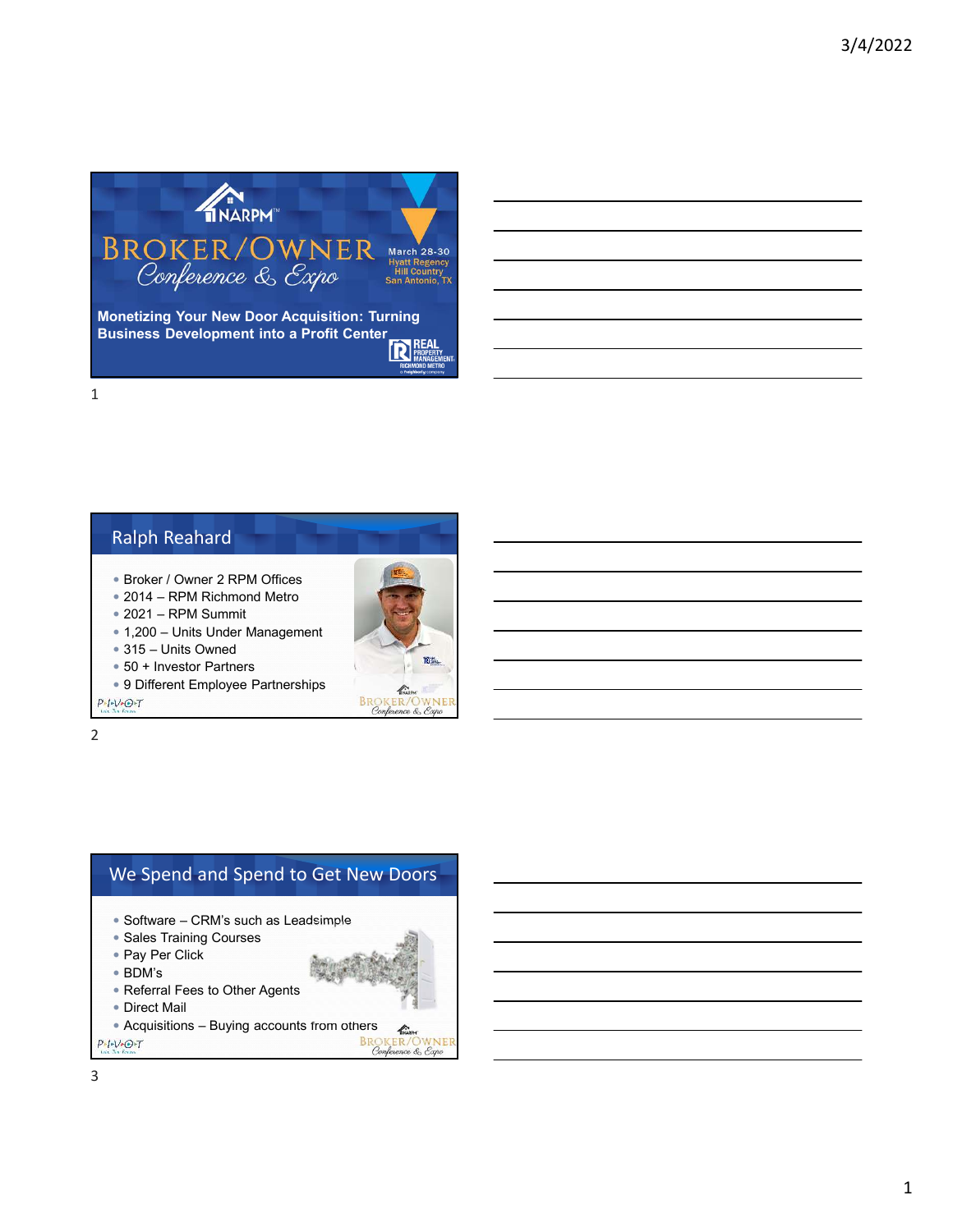## Traditional Marketing and BD Activity

2021 Business Development + 246 Doors

- 158 Doors from Existing Clients
- 88 Doors from Bus. Dev. Activities
- **\$105,000 Spent on Marketing**
- **\$426 Per New Door Customer Acquisition Cost**
- 3 Years \* Annual Profit Per Door
- **PERIO ON BUSINESS Development activity = X**<br>PERIO ON BUSINESS Development activity = X<br>*BROKER/OWNER*<br>*Conference & Expo*

4



5

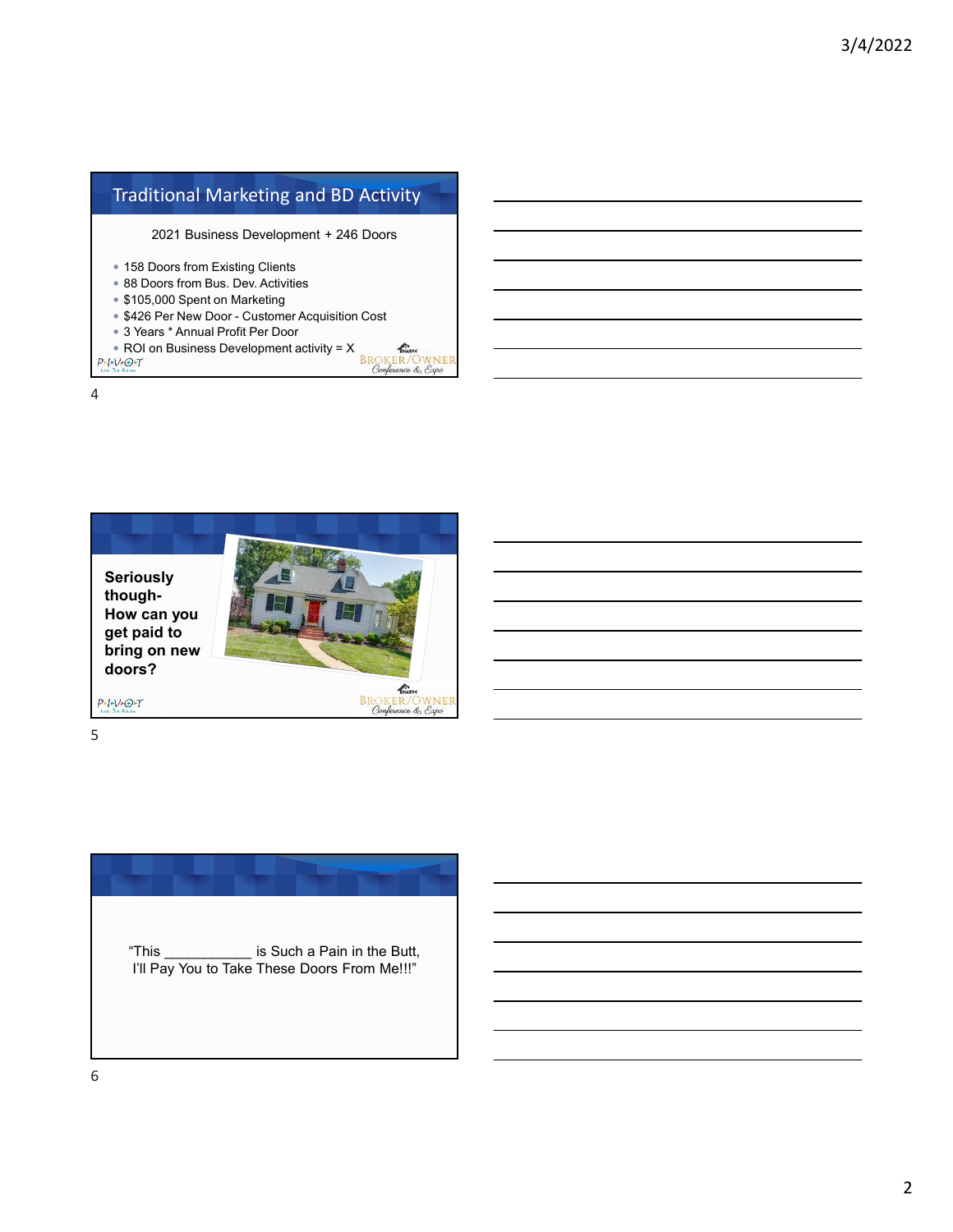|  | Turning An Expense Into A Profit Center |                |  |
|--|-----------------------------------------|----------------|--|
|  | <b>Wholesalers</b>                      | Contractors    |  |
|  | PM's                                    |                |  |
|  | Golfers                                 | <b>Brokers</b> |  |
|  |                                         |                |  |



8

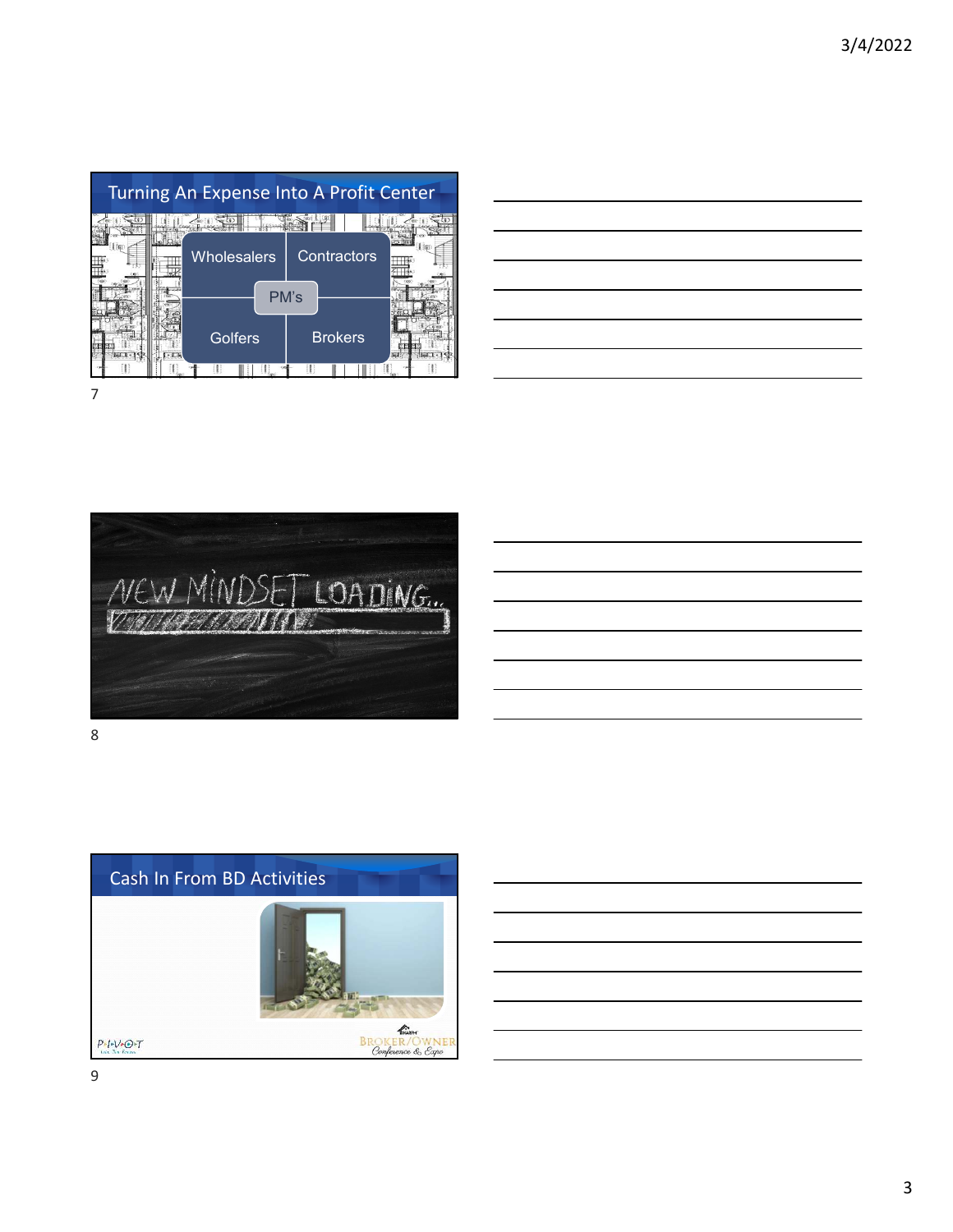| How Do You Get Paid For New Doors?                                  |                                                                       |                                                        |
|---------------------------------------------------------------------|-----------------------------------------------------------------------|--------------------------------------------------------|
| In 2021 my<br>company added:<br>246 Doors                           | <b>Total Spent on</b><br><b>Business</b><br>Development:<br>\$105,000 | <b>Business</b><br>Development<br>Income:<br>\$278.460 |
| <b>Less Total Spent</b><br>on Business<br>Development:<br>\$105,000 | <b>Business</b><br><b>Development</b><br>Profit: \$173.460            | Customer<br>Acquisition<br>Profit: \$705 per<br>door   |
| $D \sim I \sim D \sim T$<br>Life, The Future                        |                                                                       | Conference & Expo                                      |

| <u> 1989 - Johann Harry Harry Harry Harry Harry Harry Harry Harry Harry Harry Harry Harry Harry Harry Harry Harry</u>                                                |  |                                      |
|----------------------------------------------------------------------------------------------------------------------------------------------------------------------|--|--------------------------------------|
| <u> 1989 - Johann Barn, amerikansk politiker (d. 1989)</u>                                                                                                           |  | ______                               |
|                                                                                                                                                                      |  |                                      |
| <u> 1989 - Johann Stein, mars and de Britain and de Britain and de Britain and de Britain and de Britain and de</u>                                                  |  | <b>Service Controller Controller</b> |
|                                                                                                                                                                      |  |                                      |
|                                                                                                                                                                      |  |                                      |
| ,一个人的人都是一个人的人,但是,我们的人都是一个人的人,我们的人都是一个人的人,我们的人都是一个人的人,我们的人都是一个人的人,我们的人都是一个人的人,我们的<br>第一百一十一章 一个人的人,我们的人都是一个人的人,我们的人都是一个人的人,我们的人都是一个人的人,我们的人都是一个人的人,我们的人都是一个人的人,我们的人都是 |  |                                      |







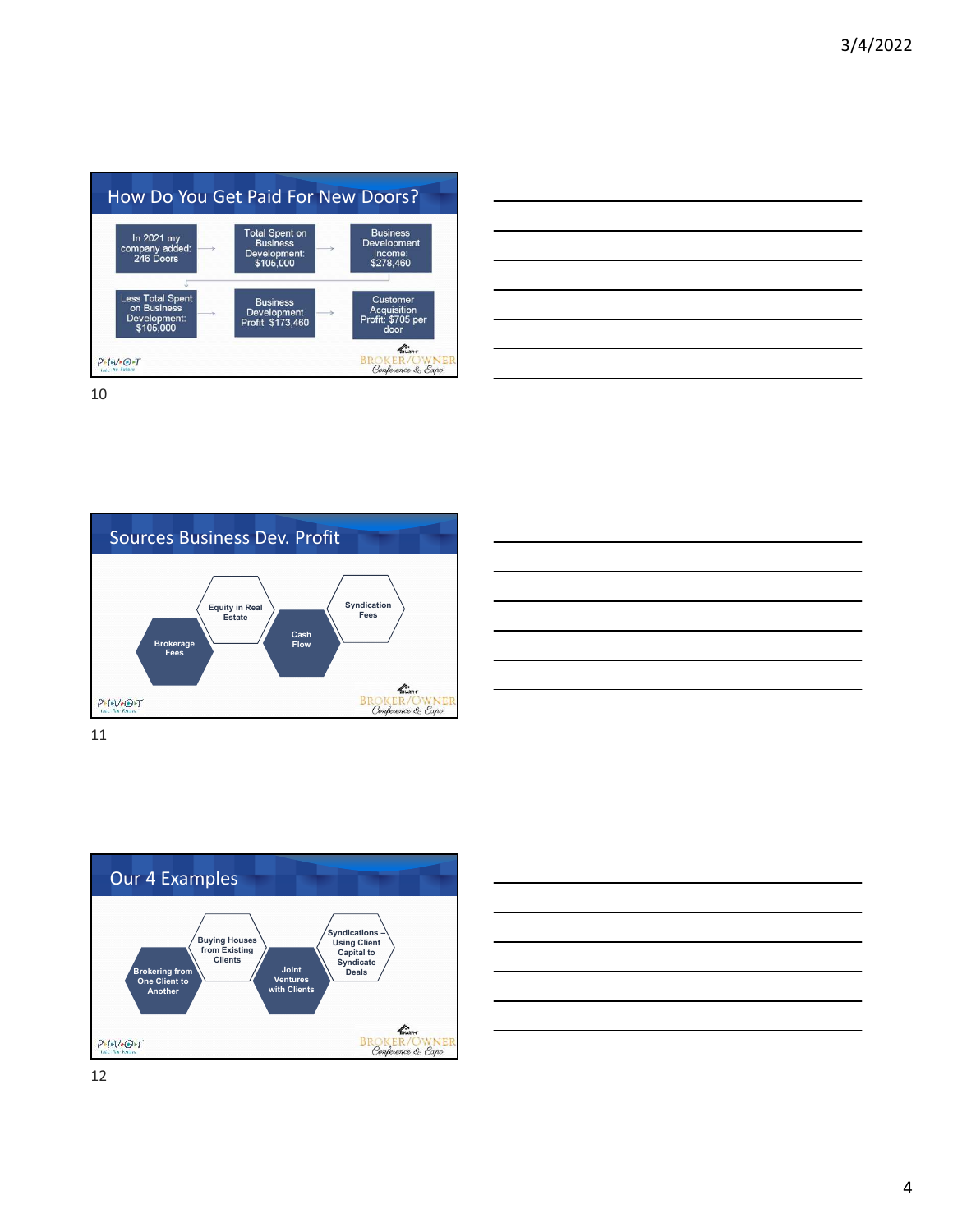

## Market To Your Best Customers

**Million DOLLAR CLUB** 

> KNARPH **BROKER/OWNI**<br>Conference & Expo

WNEI

Clients who own \$1mm +

- Average SFH in Richmond = \$300k
- 4-5 SFR or 1 Multi Family Building
- Incentivize owners to bring other doors under management
- Shows other clients you have buyers
- You can bring off market deals Create Value / Educational Opportunities

 $P-I-V+O+T$ 

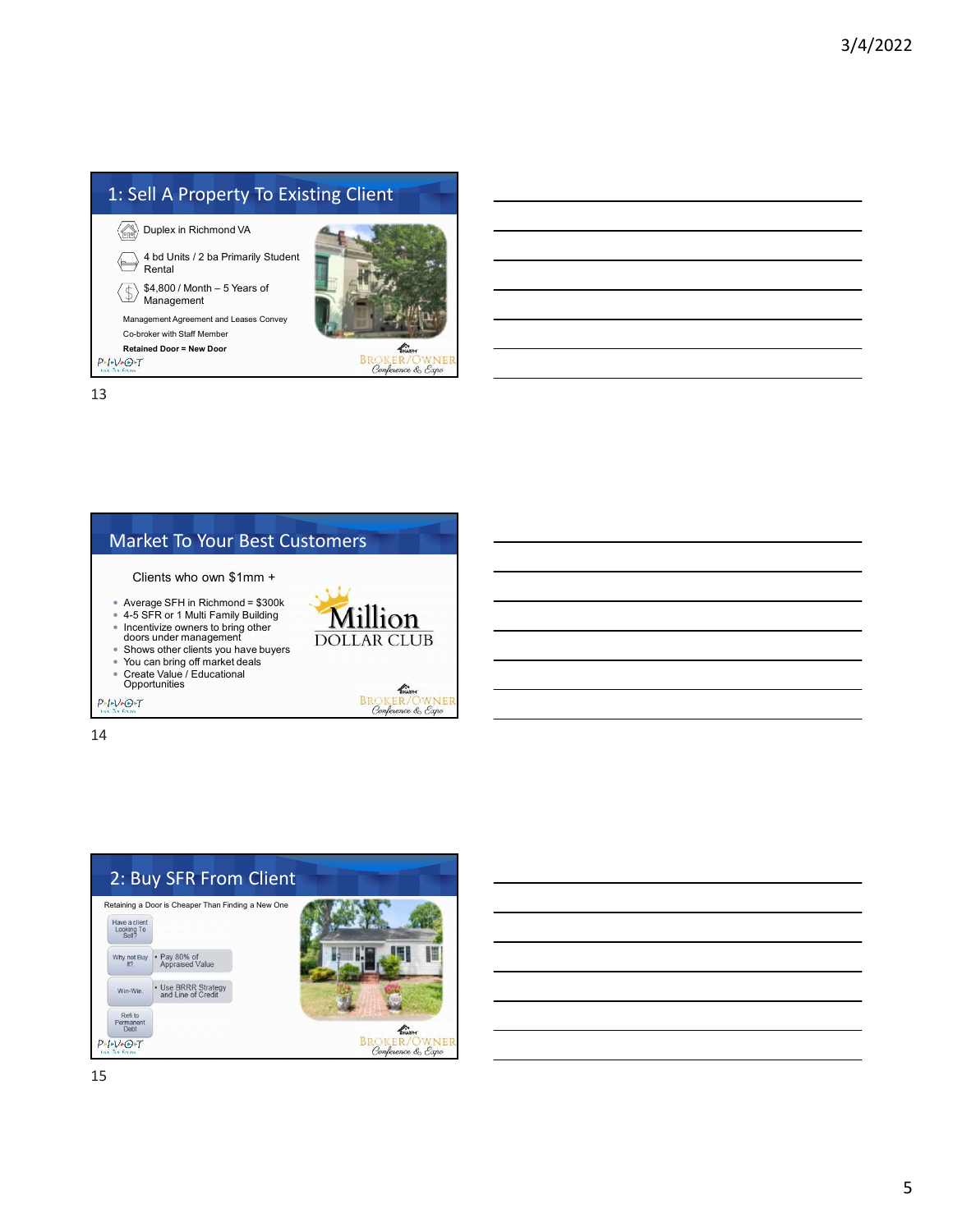

| <u> 1989 - Johann Barn, mars ann an t-Amhainn an t-Amhainn an t-Amhainn an t-Amhainn an t-Amhainn an t-Amhainn an </u> |  |
|------------------------------------------------------------------------------------------------------------------------|--|
| <u> 1989 - Andrea Andrew Maria (h. 1989).</u>                                                                          |  |
| <u> 1989 - Johann Barn, mars ann an t-Amhainn an t-Amhainn an t-Amhainn an t-Amhainn an t-Amhainn an t-Amhainn an</u>  |  |
| <u> 1989 - Johann Stoff, amerikansk fotballstjer (* 1989)</u>                                                          |  |
| <u> 1989 - Andrea Andrew Maria (h. 1989).</u>                                                                          |  |
| <u> 1989 - Johann Harry Harry Harry Harry Harry Harry Harry Harry Harry Harry Harry Harry Harry Harry Harry Harry</u>  |  |
|                                                                                                                        |  |



17



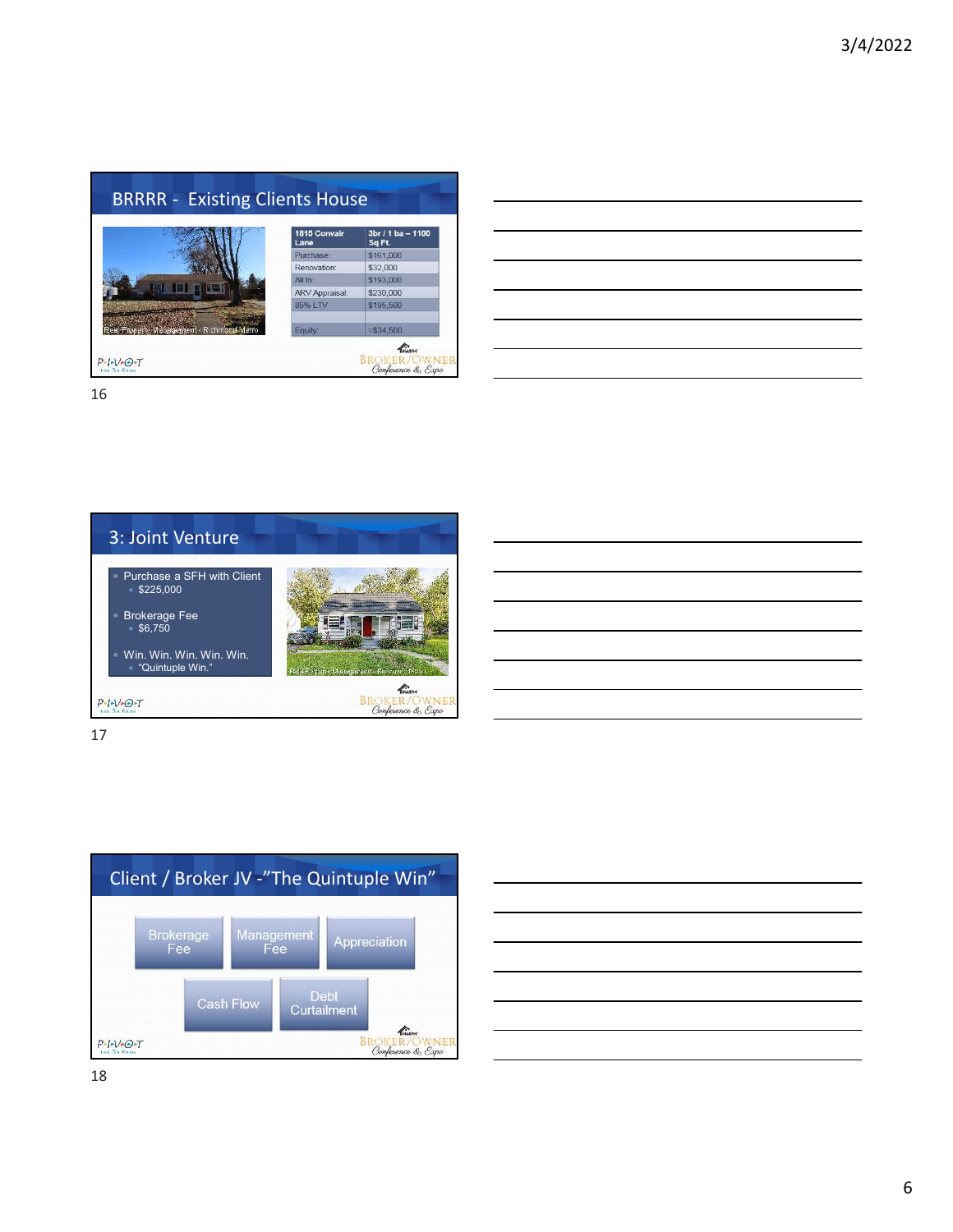|                                   | <b>Civillow</b>                                                                                                          | Altri China Arthur as New                  |  |
|-----------------------------------|--------------------------------------------------------------------------------------------------------------------------|--------------------------------------------|--|
| Brokerage: \$6,700                |                                                                                                                          |                                            |  |
| • Not Counting Brokerage at Sale  | 334 236 1358 och<br>6370 Millione Ave. Richmond, VA 23230                                                                |                                            |  |
| Management: \$15,000              | a Officerial Delivate <sup>3</sup> ESEAN Per Delivate <sup>3</sup> ELEX<br>ex.netgayment.trustumo.@ Infinance.poor.loan. |                                            |  |
| • Higher Lifetime Value (5 years) | Herne volus Owner tools Norte details Neighborhood details                                                               |                                            |  |
| Appreciation: \$100k              | Home value                                                                                                               |                                            |  |
| $My$ 40% Share = \$40k            |                                                                                                                          | Zeitlimate cange<br>\$3.99.000 - \$366,000 |  |
| Cash Flow: \$4,800                |                                                                                                                          | Last III-day change                        |  |
| · \$200 / Month *.40 *60 Months   | Zearlesse<br>\$342,500                                                                                                   | +54,455 (+1.7%)                            |  |
|                                   |                                                                                                                          | <b>Zestimate per soft</b><br>K<br>5354     |  |
| Debt Curtailment: \$5,000         |                                                                                                                          | KNADDAF                                    |  |

| 4: Enter New Market Via Acquisition |                                         |                                                 |                            |  |  |  |
|-------------------------------------|-----------------------------------------|-------------------------------------------------|----------------------------|--|--|--|
|                                     | Cold Call<br><b>Offices</b>             | · Virtual Assistant:<br>\$2,000                 |                            |  |  |  |
|                                     | Negotiate<br>Purchase                   | • \$1,000 / Account * 100<br>Doors = $$100,000$ |                            |  |  |  |
|                                     | Finance<br><b>Acquisition</b>           | · 5% Over 2 Years:<br>\$5,000                   |                            |  |  |  |
|                                     | <b>Accounting</b><br>/Closing<br>/Legal | · \$3,000 All In                                | KNOW<br><b>BROKER/OWNE</b> |  |  |  |
| $P-I-V+O+T$<br>tain The Fernes      |                                         |                                                 | Conference & Expo          |  |  |  |

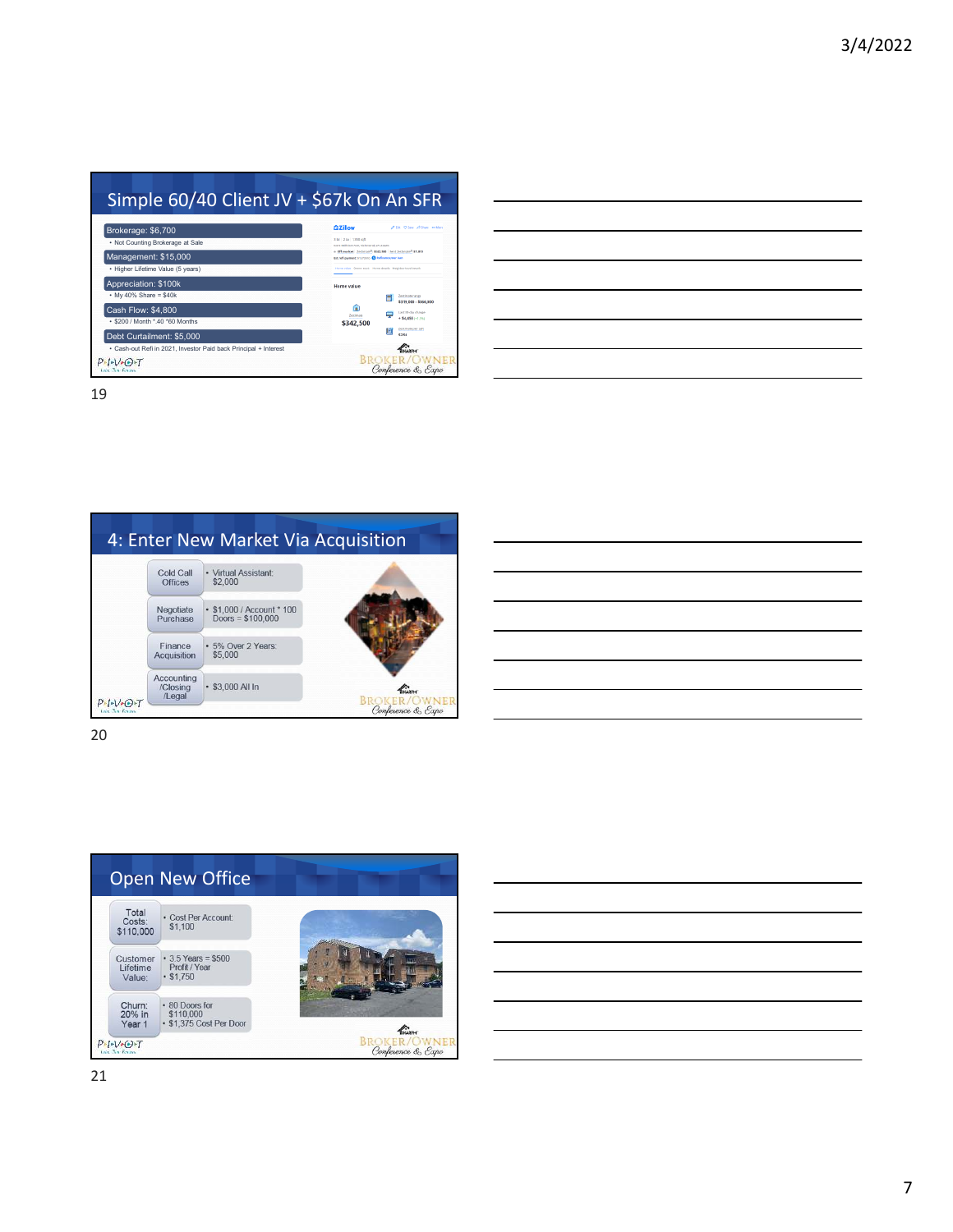